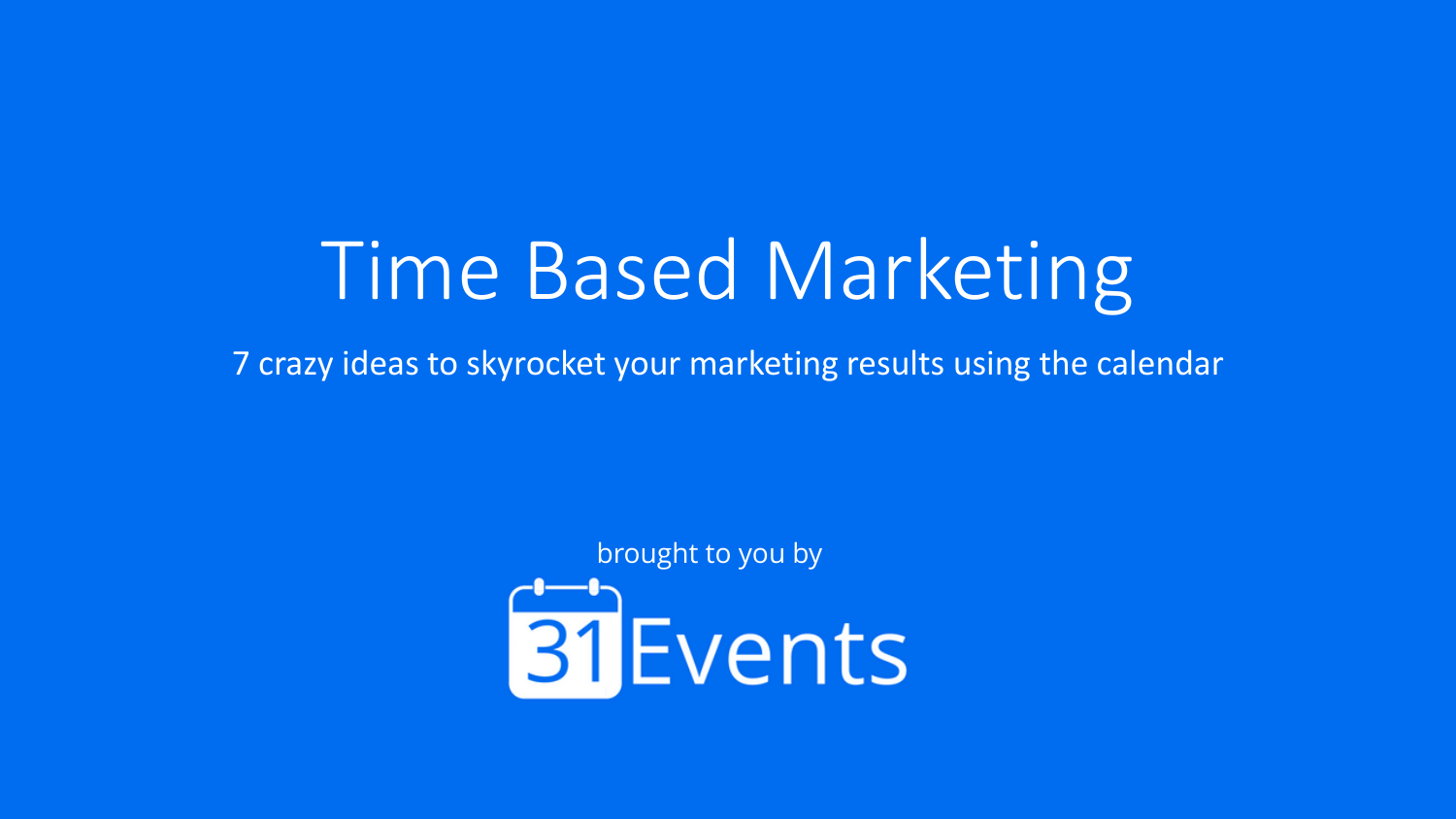### Time-based Marketing

*general conversion rates are ~1%, landing pages help top companies score an average conversion rate of 5%+ (Source: Searchengineland.com)* Almost everything we do in marketing is based upon time. From the 8 seconds you have to get your customer's attention, to the count-down to your new product launch, to getting someone to your tradeshow booth. It's all time-based.

As marketers, we are challenged to find increasingly inventive ways to interrupt our customers at the exact point when they have interest – we use email, social media, webpages, webinars, offers, coupons – anything to get them to take one more step down the path, and purchase our products or services.

| Landing Pages  |                                                              |                  |                  |                  |           |
|----------------|--------------------------------------------------------------|------------------|------------------|------------------|-----------|
| Coupons        | It takes up to 8<br>"touches" to move a<br>buyer through the | <b>Marketing</b> | Marketing        | <b>Marketing</b> | Marketing |
| Drip Marketing | sales funnel                                                 | Touch            | Touch            | Touch            | Touch     |
| <b>Events</b>  | Each touch happens<br>over time, utilizing                   |                  |                  |                  |           |
|                |                                                              |                  |                  |                  |           |
| Launches       | multiple marketing<br>tactics                                | <b>Marketing</b> | <b>Marketing</b> | <b>Marketing</b> | Marketing |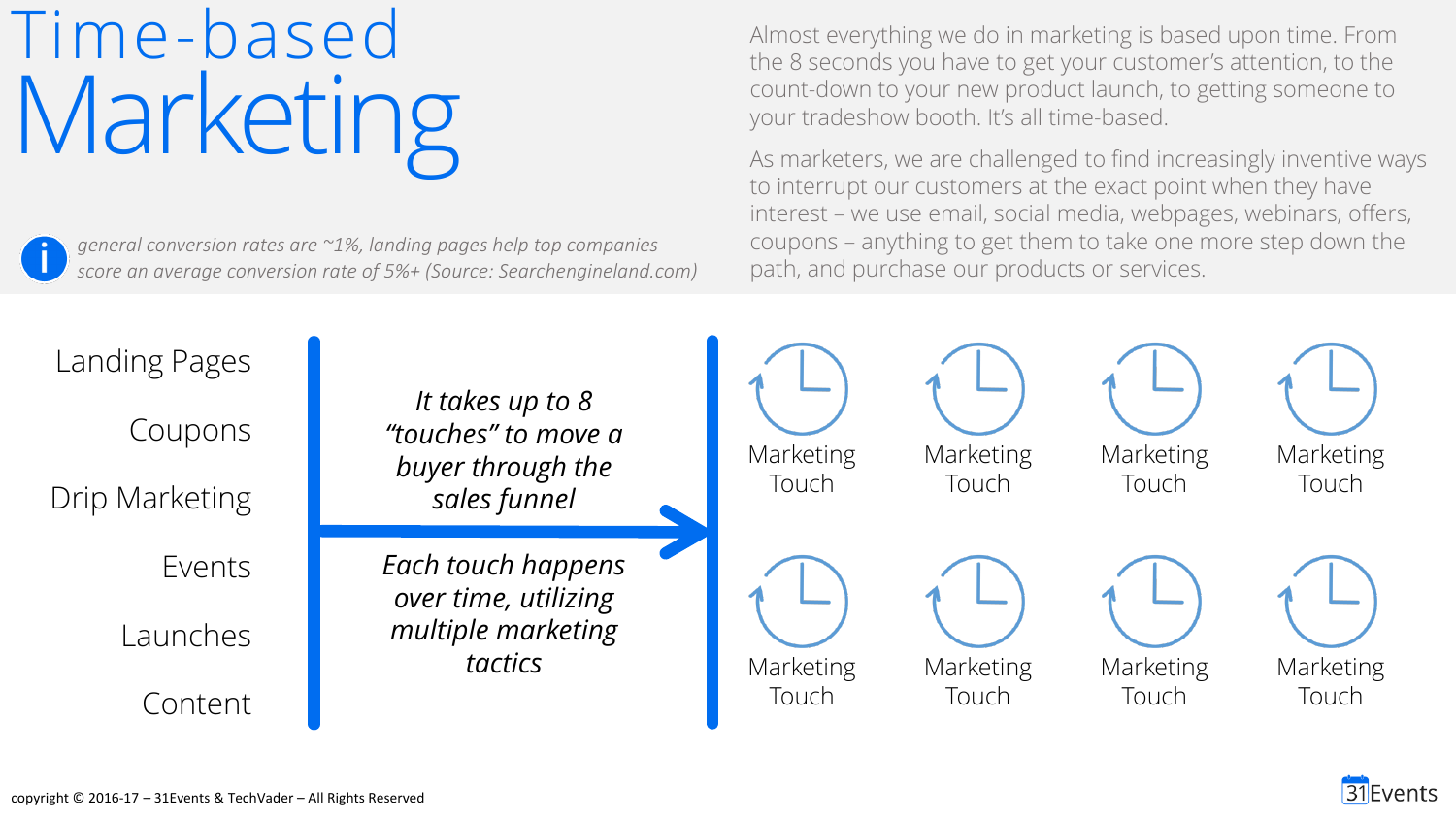### Are you using the Calendar?



*the number of email messages sent each day is an estimated 205 billion in 2015, growing at a 3% CAGR (Source: The Radicati Group)*

Time is something we manage on a daily basis, in both our personal and professional lives. And for centuries, we have used the calendar to do it.

Within marketing, our campaigns are time-based and time sensitive, yet the primary communication tool we use is a single time-slice – the email message. As an industry, we send billions of emails each day, with the number increasing year after year. Email is inefficient for time based activities, only the calendar is optimized to help your customers manage time.

And over 70% of companies expect to spend more on email marketing in 2017



Email is the most used type of marketing communications today.

Email has a well established ROI and is estimated for \$1 spent, it returns \$8

Over time, the overall effectiveness of email is remained steady, Open and Click Thru Rates

From a technical aspect, the Calendar uses email (the SMTP transport) to be delivered



When a calendar invite is sent, two things actually happen:

- 1. an Email lands in the Inbox and
- 2. a Meeting Invite is inserted into the Calendar

We use the Calendar everyday in our business lives, it has been ignored as a marketing tool.

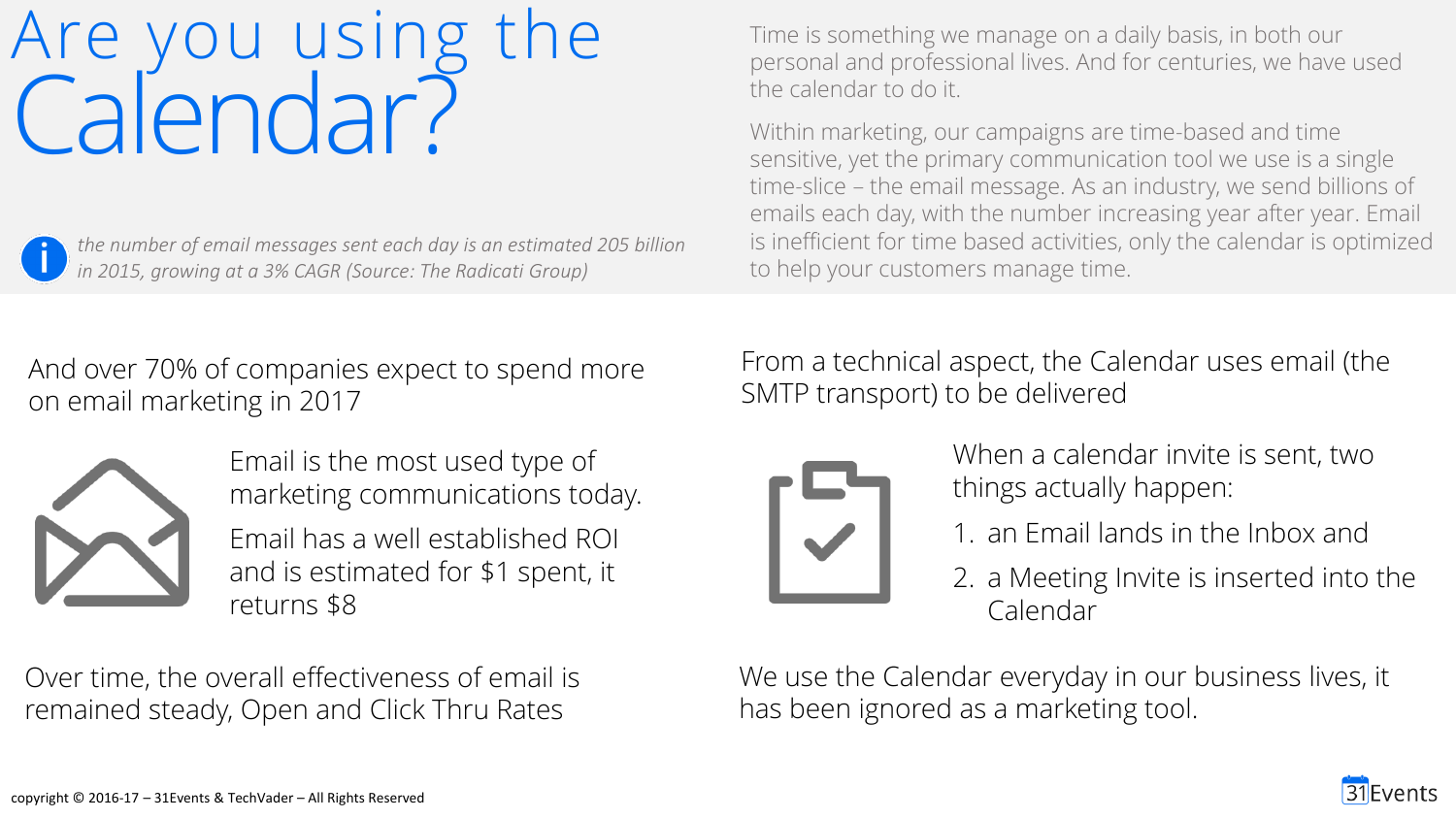### IDEA 1: Landing Page

general conversion rates are ~1%, landing pages help top companies<br>score an average conversion rate of 5%+ (Source: Searchengineland com) additional value as they walk the path with us. *score an average conversion rate of 5%+ (Source: Searchengineland.com)*

Landing Pages have become one of the go-to tactics for marketing professional when creating a specific message and visual view of their campaign. We can view our landing pages as Welcome Mats for our customers, because we are welcoming them to begin their customer journey with us, and laying out the first few steps for them to take. We provide enough detail to get their interest, and promise to provide



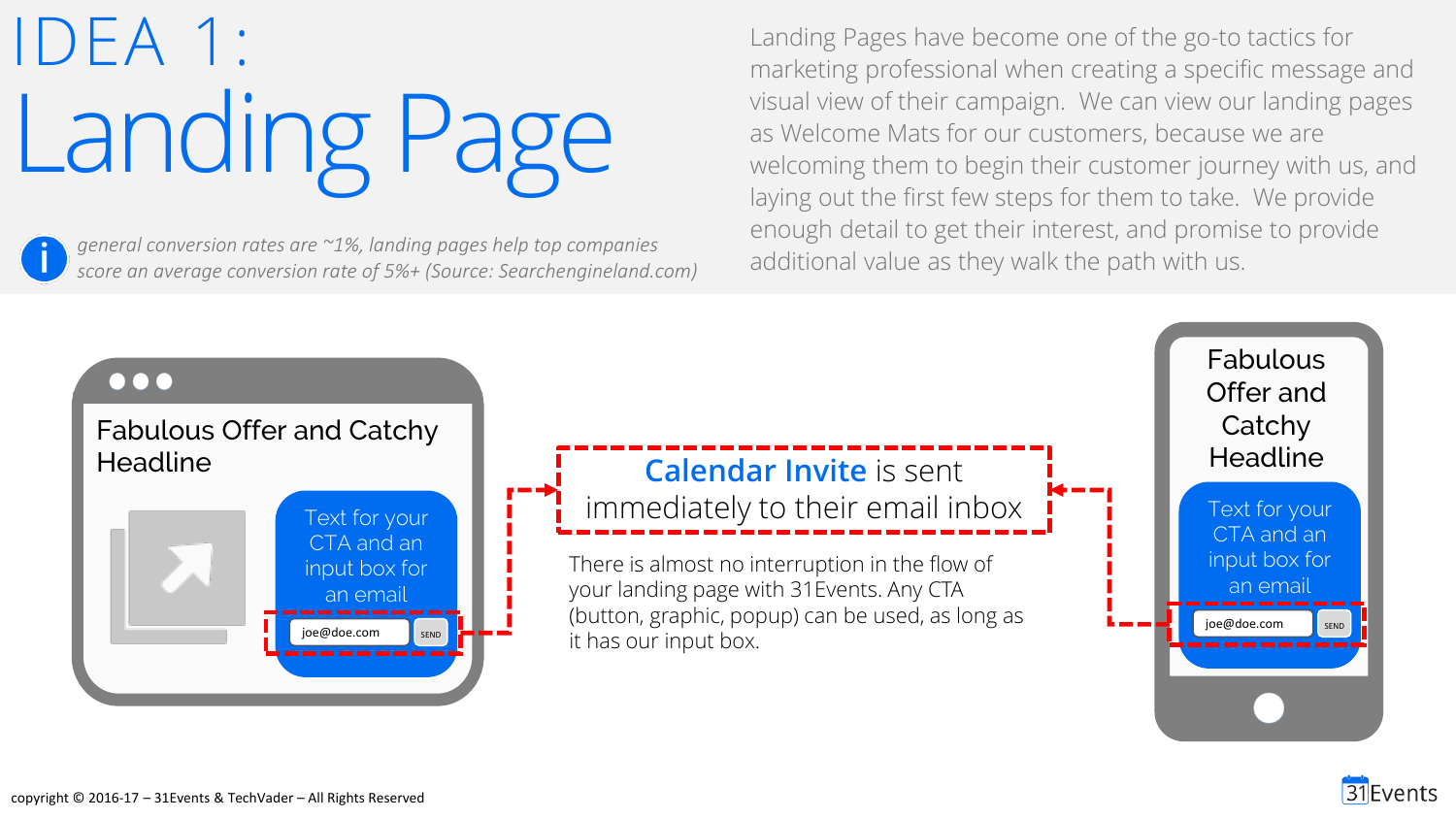### IDEA 2: Coupon

*51% of shoppers said they wished all coupons were digital (Source: Inmar) yet, digital coupons are just 3% of coupon spend (Catalina)*

Coupons are a marketing standard today to motivate buyers with some price discount or price offer. The first documented use was in 1887 when Coca-Cola founder Asa Candler provided hand written notes offering a free glass of his new drink.

Coupons have come a long way in how they are delivered, although the message and the use of "time" to create urgency has remained the same since that first hand written coupon. We now can deliver coupons digitally and directly to a mobile phone. Here's our idea on how to use the calendar to drive that message home.



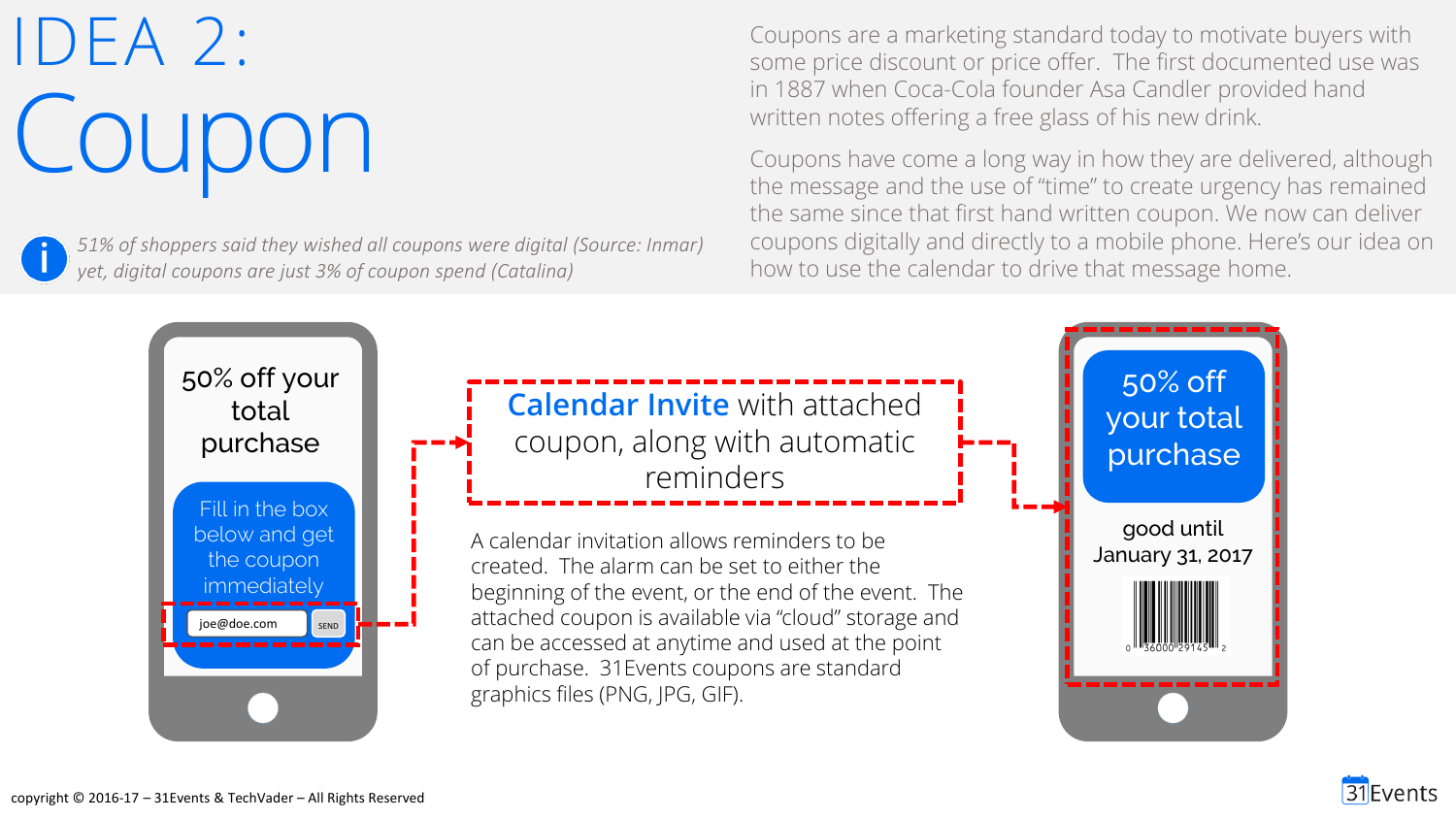## IDEA 3: Drip Campaign

people who read your drip emails are far more likely to click the links in *people who read your drip emails are far more likely to click the links in way.* Guess what, the calendar has built-in drip capabilities. *them, with a 119% increase in click rate from drip emails (Source: Emma)*

Simply put, a drip marketing campaign is all about giving people the right information at the right time.

Drip allows us to pre-define the path our customers will take – from investigating to buying to being a valued customer – our campaigns help solidify that relationship as it progresses.

Drip has become a common practice, and marketing automation tools have allowed up to "create once" and then step out of the



#### **The Calendar is Built to Drip (automatically)**

every calendar system in the world has built-in "drip" capability. Every time you make a change to the Invitation, an update is automatically sent. Reminders can be sent in multiple ways, and with multiple types. If your calendar includes a physical address, GEO location services are already includes on smart phones. The possibilities are endless.

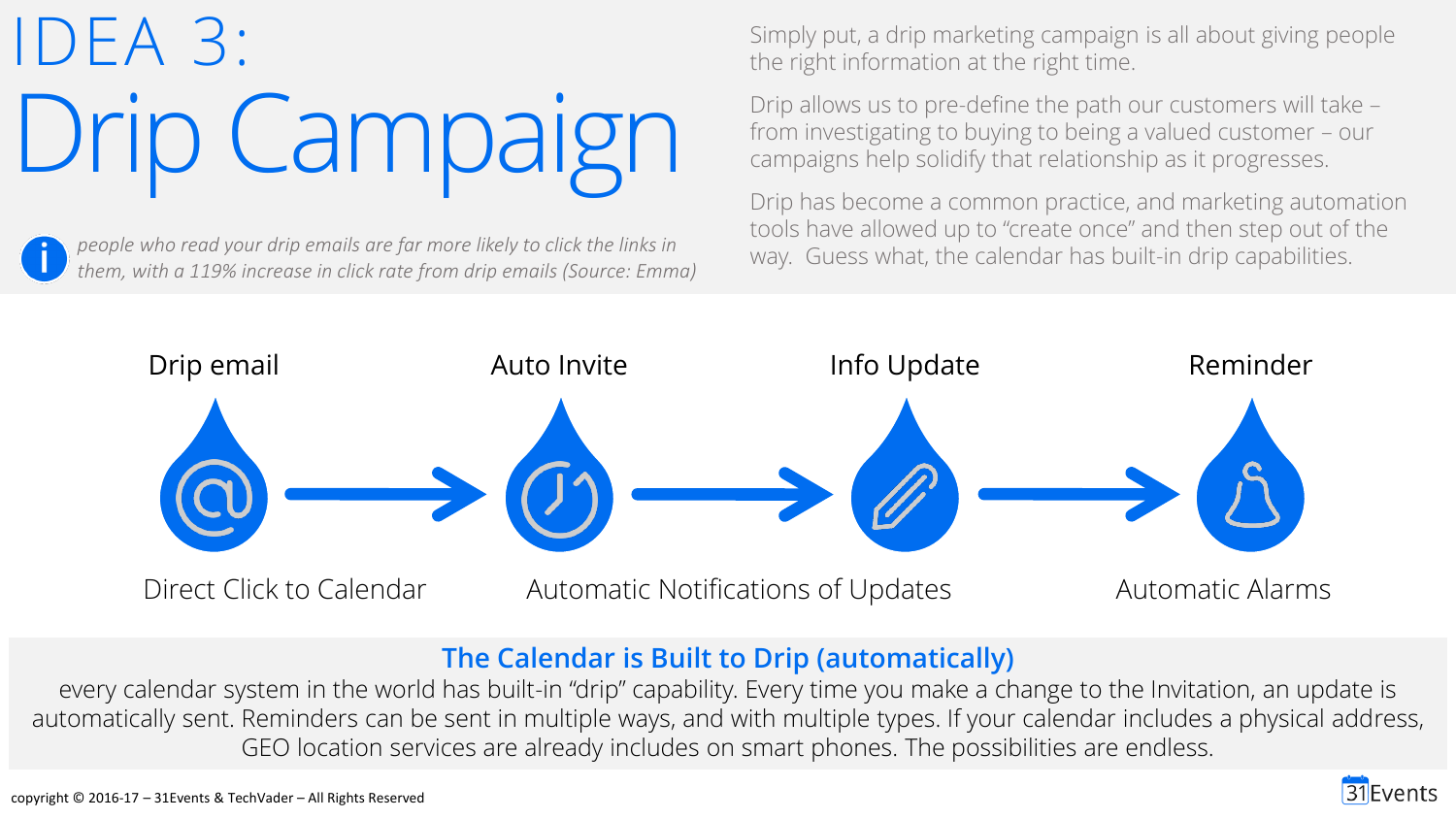### IDEA 4: Multi-Event

*\$25 Billion per year at Business-to-Business Trade Shows in the United States in 2014 (Source: PriceWaterhouseCoopers & CEIR)*

Many of us market our products or services through various "multiple events", be it through training, demonstrations, webinars, seminars, or one of the largest multi-events – tradeshows.

In each case, we have a master campaign, with several "smaller" activities supporting it. In the case of a tradeshow, we have the dreaded booth duty, but also might have multiple speaking sessions, a reception or dinners, demo hours, executives within the booth, etc. The master event may be tradeshow, but we want to maximize all the sub-events along the way.

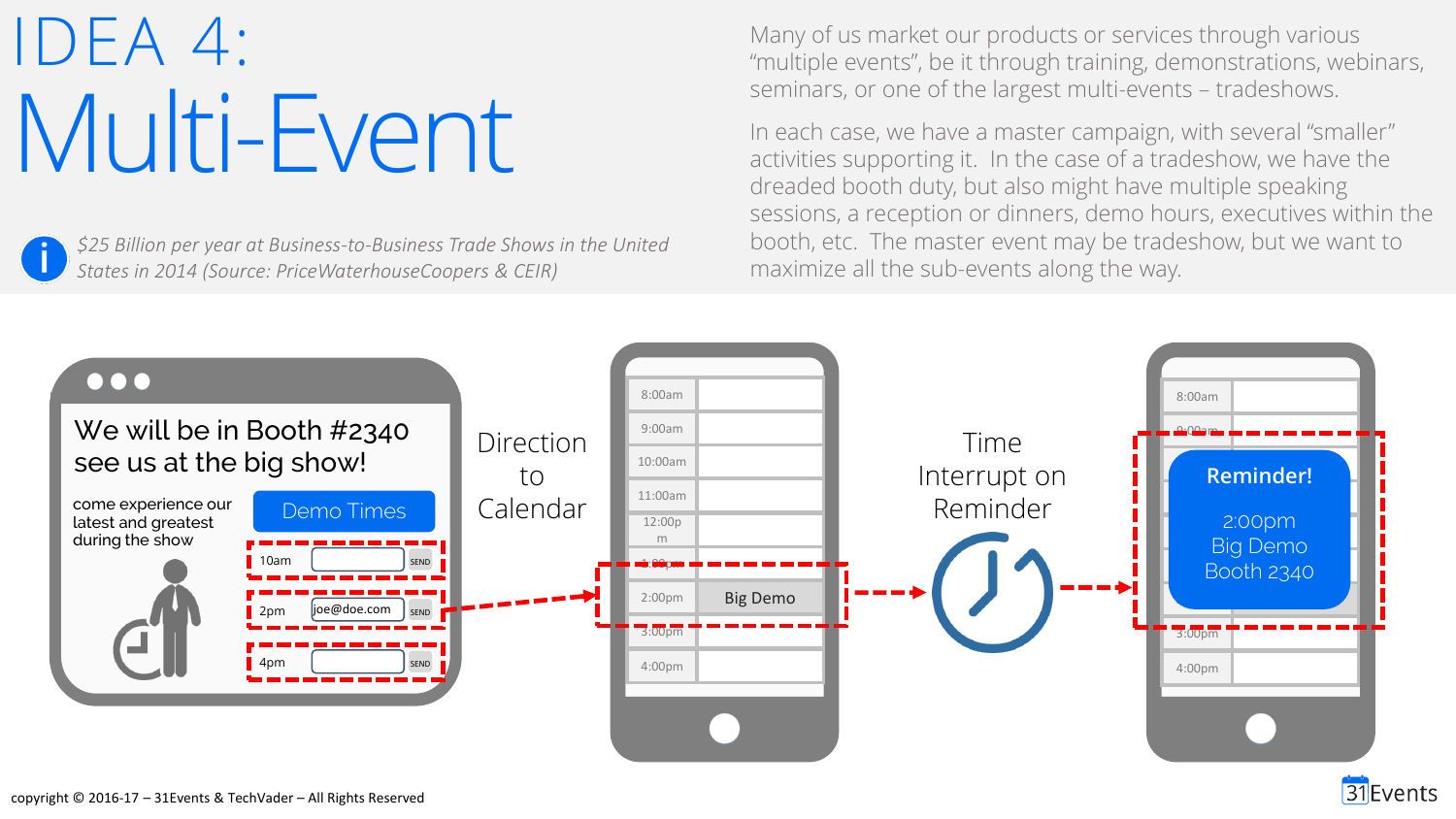### IDEA 5: Countdown

place than the calendar to do that? *57% of businesses stated their existing email list was their most effective means of promoting their product launch (Source: Illuminated Mind)*

I have spent my career as a Product Marketing Professional, and launching a product is the first "big" marketing campaign. In fact, 2016 saw two tech giants launch new products onto the global market – Apple and Microsoft.

Both companies leveraged websites, email, advertising, social media - all mobile enabled, and viewable live as it was happening.

Creating urgency in your marketing message is one way to gently nudge your customers through the buying process. What better

![](_page_7_Figure_5.jpeg)

![](_page_7_Picture_6.jpeg)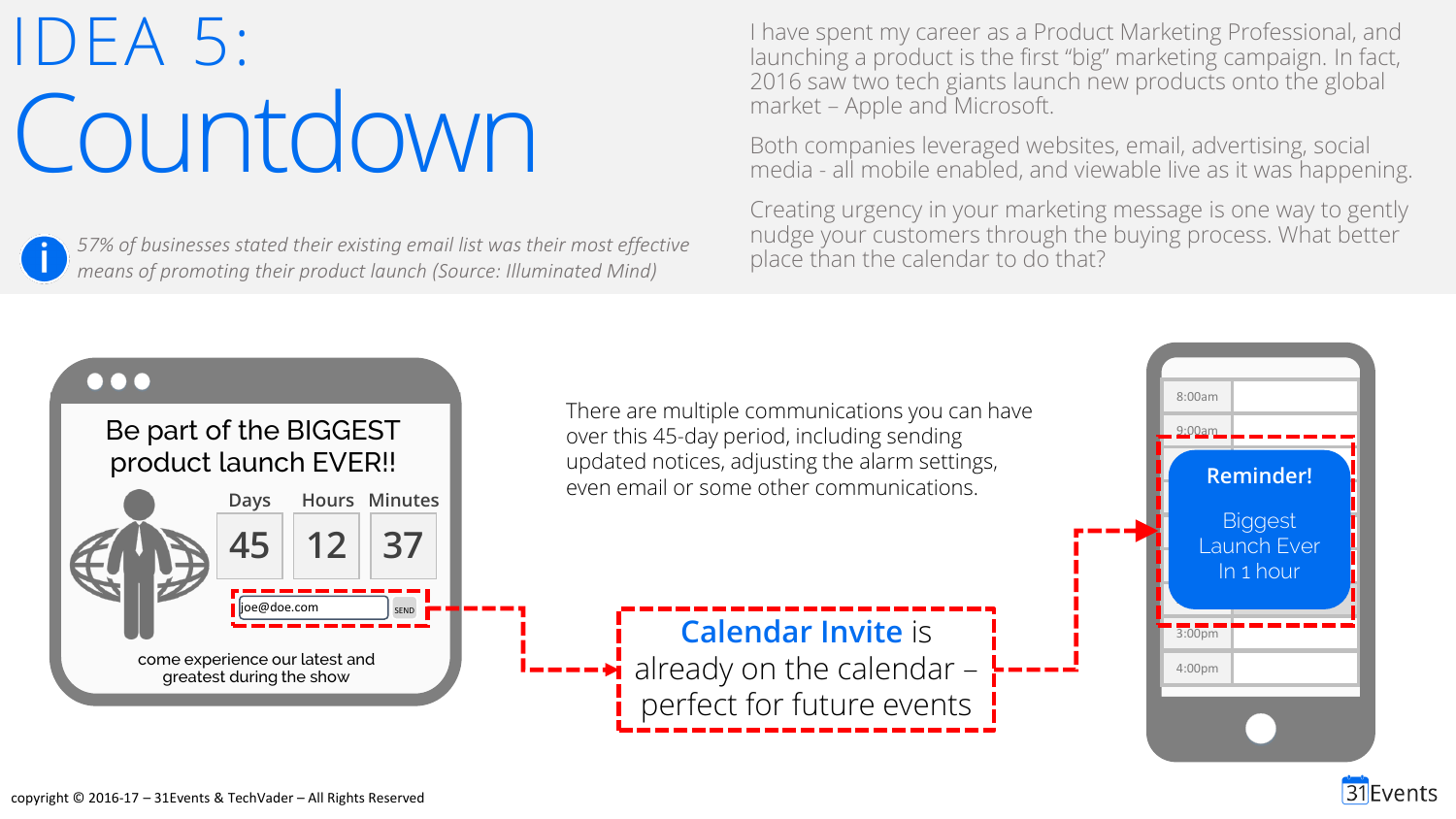### IDEA 6: Email

*across all industries, the average email open rate is between 22% and 27% - with a suggested planning estimate of 25% (Source: MailChimp)* We stated it previously, but email is the #1 way we communicate in our digital world. SMS and text are building steam, but most of our marketing messages are sent to an email inbox.

Our biggest challenge is getting someone to take action on that email – only 1 in 4 of our emails get read, and of those, only 1 reader out of 10 will "take action". Don't waste that click with your time-based events – immediately send a calendar invitation. Once it's there, you can send additional reminders for those actions. But if it's not on their calendar, they won't remember.

#### $\bullet$  $\bullet$  $\bullet$

![](_page_8_Picture_5.jpeg)

Your customers only need to click on your CTA – link, graphic, picture, button – and we automatically send them a calendar invitation. No additional steps are required by your customer – one click and done!

> **Calendar Invite** is automatically sent and is on their calendar

![](_page_8_Picture_8.jpeg)

![](_page_8_Picture_9.jpeg)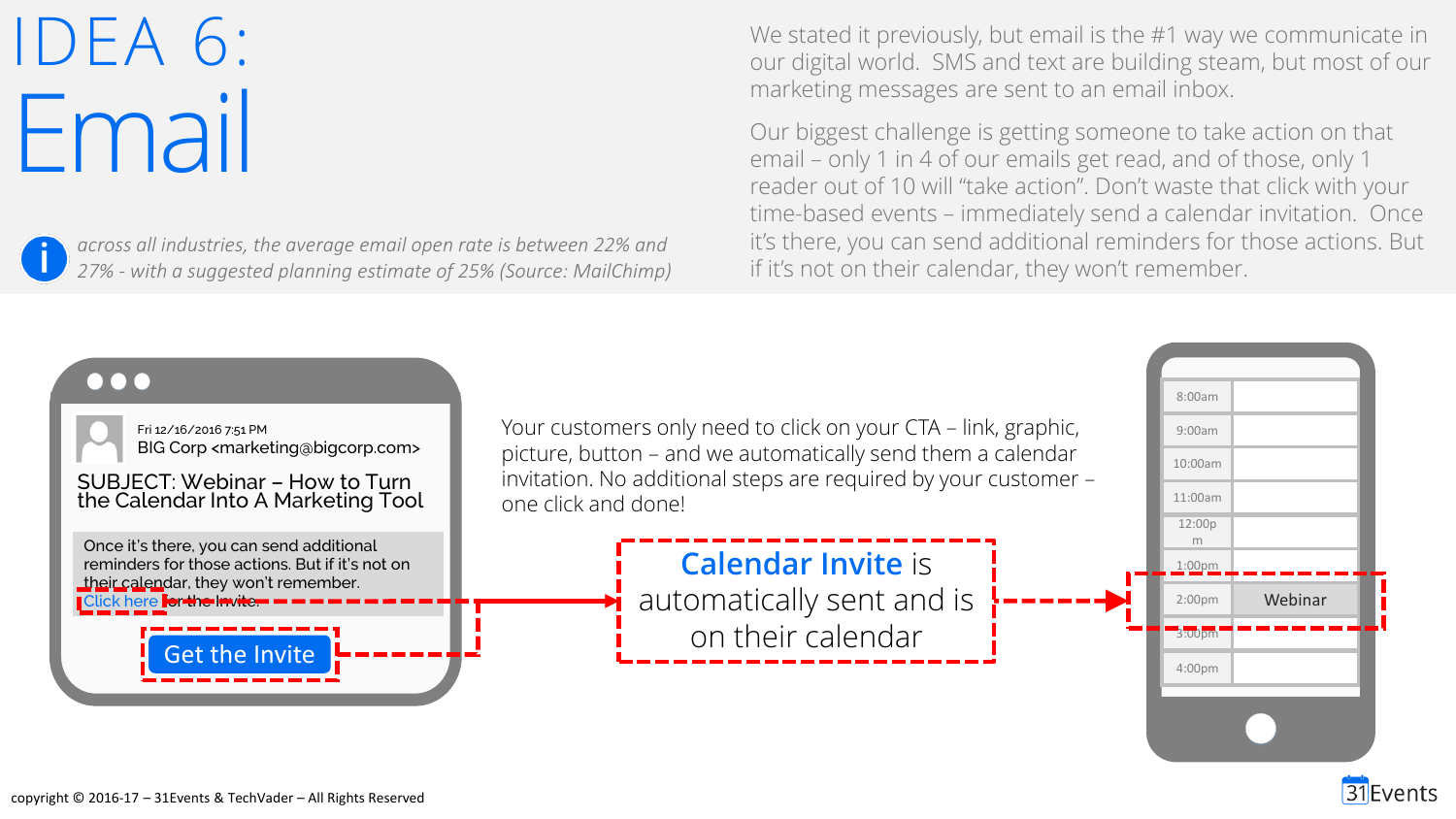### IDEA 7: Direct Send

*on my Calendar" (Source: ON24)*

You have an email list of customers. Why not skip sending another email message and send a Calendar Invitation instead.

This is not a new "concept" – we do it everyday in our professional lives, sending meeting notices – because we understand the difference between sending an email (communications) and sending a meeting notice (time).

You can do the same thing for your time-based marketing The number one reason given for "not attending" a webinar is: "It Wasn't campaigns – instead of sending an email, send a calendar invite.

![](_page_9_Figure_5.jpeg)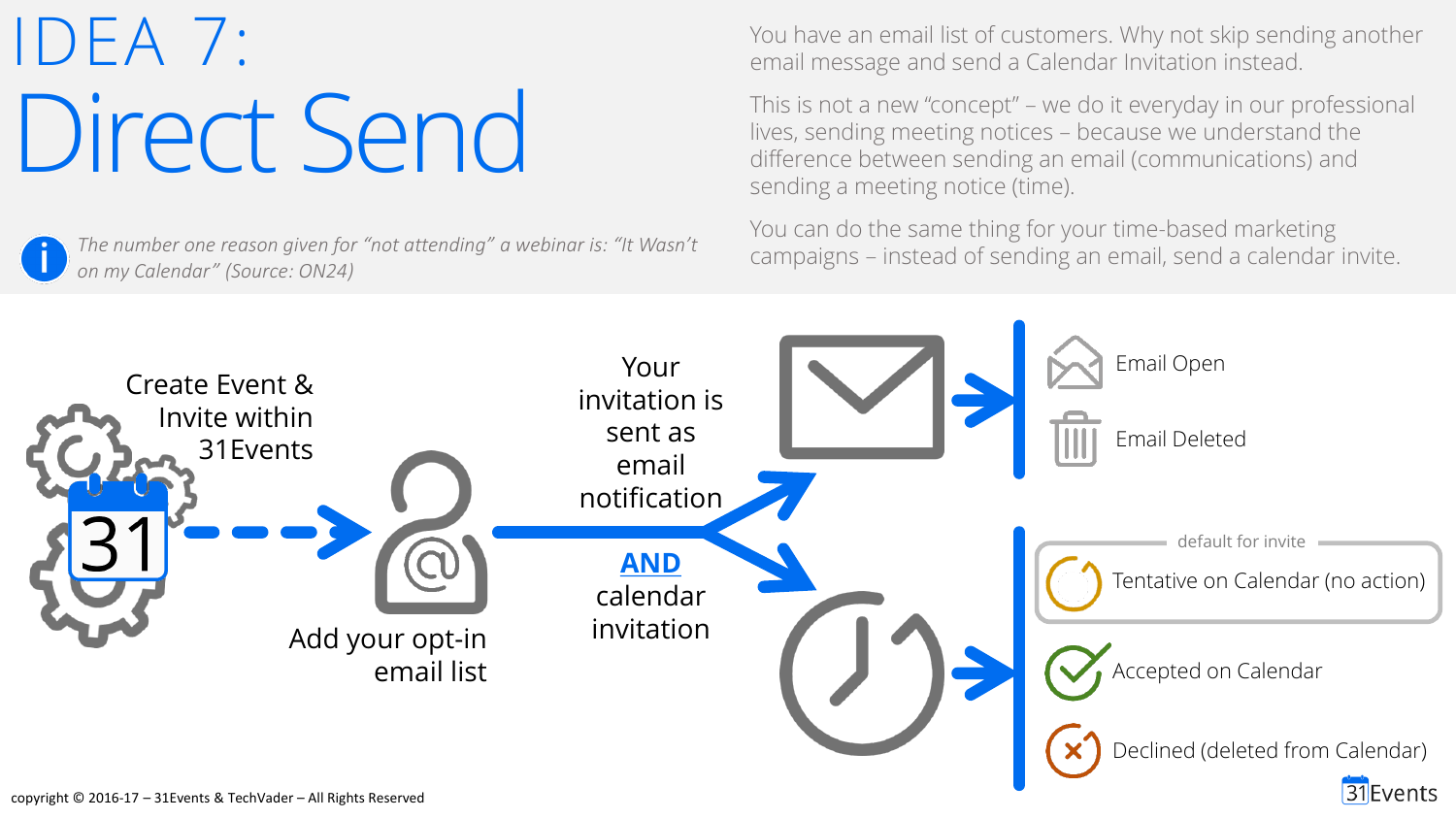### Remember it's Your Content

*77% of buyers want different content at each stage of the product research process (Source: Kapost)*

Content Marketing has been one of the hottest marketing topics during the past few years. In fact, most CMO's and Marketing Executives consider "content" to the single most important deliverable for marketing organizations.

Content is King – we've heard it for years. What we also have to understand is we have only 8 seconds to get their attention on our websites, less in email, and although it's not well documented, even less on the mobile phone.

The key to content success, is both great content and timing – we can help with the timing, you have to deliver the great content.

#### **Any Occasions**

when creating content for your marketing or sales campaigns, remember everything is time-based

![](_page_10_Picture_7.jpeg)

| ioe@doe.com | <b>SFND</b> |
|-------------|-------------|
|             |             |

#### **This isn't another Email Box**

for many, when they see this little box, they immediately think EMAIL. With 31Events, we send a direct to calendar invitation and enjoy all the benefits of using the calendar – the ability to send reminders, updates and alarms automatically

#### **Any Device**

we are a mobile world, interacting with it from our mobile devices, but many of us use laptops, tablets & big screens

![](_page_10_Picture_13.jpeg)

![](_page_10_Picture_14.jpeg)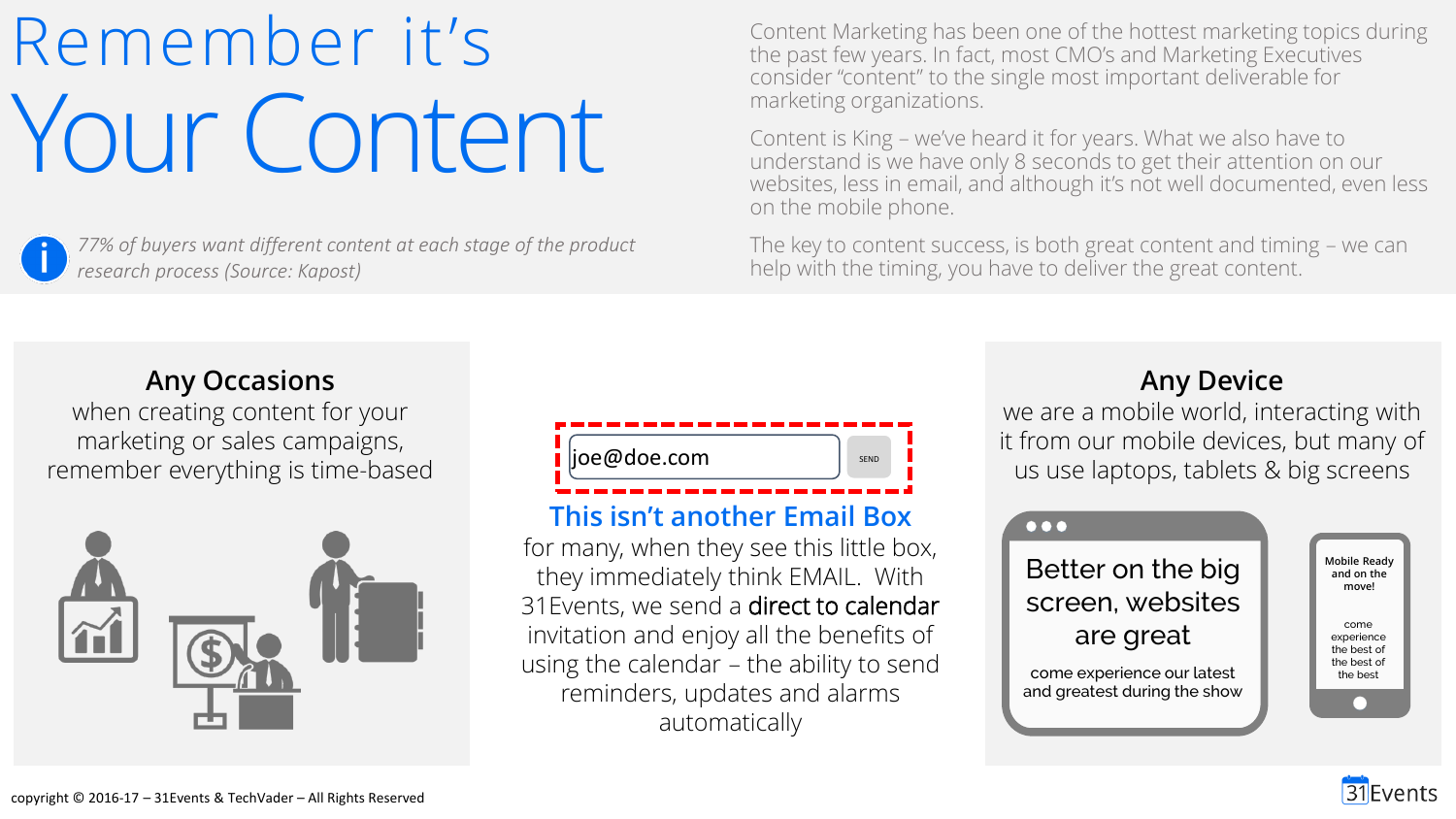### Get it on the Calendar

Time is a precious resource, none of us can create or manufacture more time. At 31Events, we believe using the calendar as a marketing tool only makes sense. It was created decades ago to help us manage our time more efficiently.

It's not a matter of using something different, or something new, it really comes down to utilizing the tool everyone one of your customers already use daily – the Calendar. *If it's not on the calendar, it doesn't exist (Source: 31Events)*

# 31 Events

**www.31events.com**

### **Get an account today & start using the calendar to generate more leads and more sales**

getting an account is easy, just click on the registration button at the top of our home page, fill in the information and create your first event.

![](_page_11_Picture_8.jpeg)